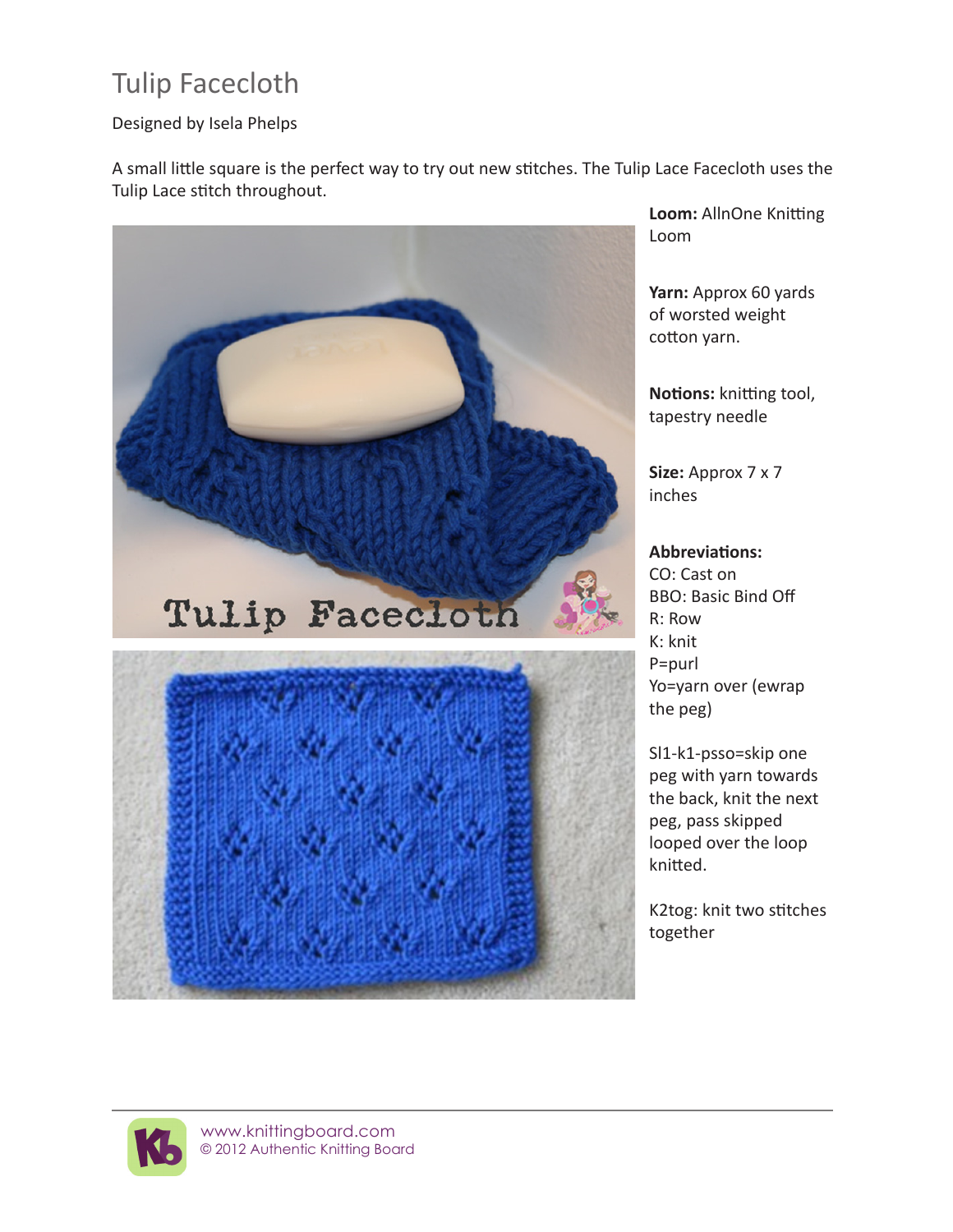## **Instructions**

Cast on 37 sts, prepare to work a flat panel R1 (must go from right to left—clockwise around the loom): p37 R2: k37 R3: p37 R4: k37 R5: p3, k3, yo, sl1-k1-psso, k6, yo, sl1-k1-psso, k6, yo, sl1-k1-psso, k6, yo, sl1-k1-psso, k2, p3 R6: k37 R7: p3, k1, k2tog, yo, k1, yo, sl1-k1-psso, k3, k2tog, yo, k1, yo, sl1-k1-psso, k3, k2tog, yo, k1, yo, sl1-k1-psso, k3, k2tog, yo, k1, yo, sl1-k1-psso, k1, p3 R8: k37 R9: p3, k3, yo, sl1-k1-psso, k6, yo, sl1-k1-psso, k6, yo, sl1-k1-psso, k6, yo, sl1-k1-psso, k2, p3 R10: k37 R11: p3, k31, p3 R12: k37 R13: p3, k7, yo, sl1-k1-psso, k6, sl1-k1-psso, yo, k6, yo, sl1-k1-psso, k6, p3 R14: k37 R15: p3, k5, k2tog, yo, k1, yo, sl1-k1-psso, k3, k2tog, yo, k1, yo, sl1-k1-psso, k3, k2tog, yo, k1, yo, sl1-k1-psso, k5, p3 R16: k37 R17: p3, k7, yo, sl1-k1-psso, k6, sl1-k1-psso, yo, k6, yo, sl1-k1-psso, k6, p3 R18: k37 R19: p3, k31, p3 R20: k37 R21: p3, k3, yo, sl1-k1-psso, k6, yo, sl1-k1-psso, k6, yo, sl1-k1-psso, k6, yo, sl1-k1-psso, k2, p3 R22: k37 R23: p3, k1, k2tog, yo, k1, yo, sl1-k1-psso, k3, k2tog, yo, k1, yo, sl1-k1-psso, k3, k2tog, yo, k1, yo, sl1-k1-psso, k3, k2tog, yo, k1, yo, sl1-k1-psso, k1, p3 R24: k37 R25: p3, k3, yo, sl1-k1-psso, k6, yo, sl1-k1-psso, k6, yo, sl1-k1-psso, k6, yo, sl1-k1-psso, k2, p3 R26: k37 R27: p3, k31, p3 R28: k37 R29: p3, k7, yo, sl1-k1-psso, k6, sl1-k1-psso, yo, k6, yo, sl1-k1-psso, k6, p3 R30: k37 R31: p3, k5, k2tog, yo, k1, yo, sl1-k1-psso, k3, k2tog, yo, k1, yo, sl1-k1-psso, k3, k2tog, yo, k1, yo, sl1-k1-psso, k5, p3 R32: k37 R33: p3, k7, yo, sl1-k1-psso, k6, sl1-k1-psso, yo, k6, yo, sl1-k1-psso, k6, p3 R34: k37 R35: p3, k31, p3 R36: k37 R37: p3, k3, yo, sl1-k1-psso, k6, yo, sl1-k1-psso, k6, yo, sl1-k1-psso, k6, yo, sl1-k1-psso, k2, p3 R38: k37

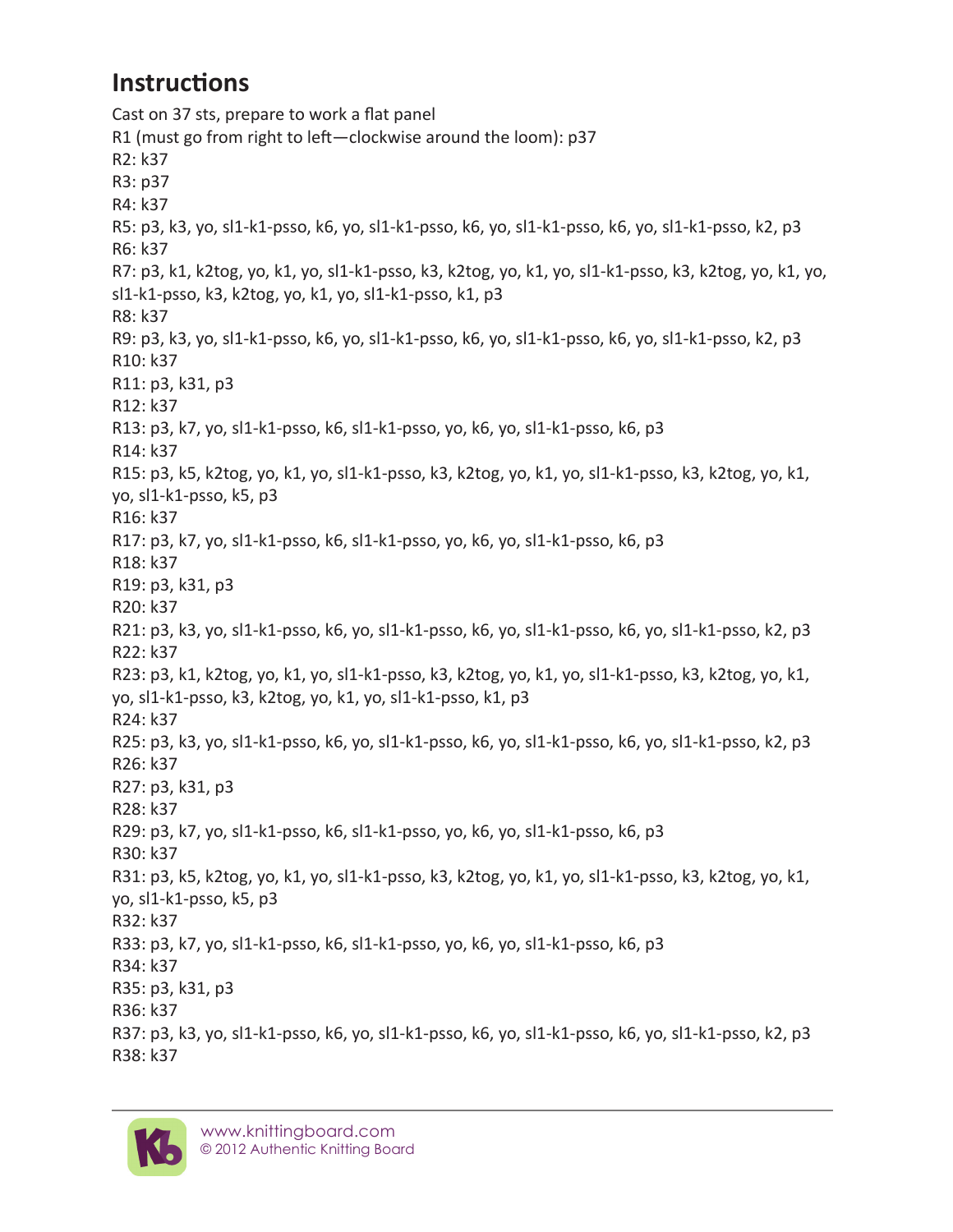R39: p3, k1, k2tog, yo, k1, yo, sl1-k1-psso, k3, k2tog, yo, k1, yo, sl1-k1-psso, k3, k2tog, yo, k1, yo, sl1-k1-psso, k3, k2tog, yo, k1, yo, sl1-k1-psso, k1, p3 R40: k37 R41: p3, k3, yo, sl1-k1-psso, k6, yo, sl1-k1-psso, k6, yo, sl1-k1-psso, k6, yo, sl1-k1-psso, k2, p3 R42: k37 R43: p3, k31, p3 R44: k37 R45: p3, k7, yo, sl1-k1-psso, k6, sl1-k1-psso, yo, k6, yo, sl1-k1-psso, k6, p3 R46: k37 R47: p3, k5, k2tog, yo, k1, yo, sl1-k1-psso, k3, k2tog, yo, k1, yo, sl1-k1-psso, k3, k2tog, yo, k1, yo, sl1-k1-psso, k5, p3 R48: k37 R49: p3, k7, yo, sl1-k1-psso, k6, sl1-k-psso, yo, k6, yo, sl1-k1-psso, k6, p3 R50: k37 R51: p37 R52: k37 R53: p37 BBO. Weave ends in. Rnd 13: \*k2, SKYF2; rep from \* to the end of rnd. Rnd 14: k to the end of rnd. Repeat Rnds 11-14 until sock leg measures 6 inches or desired length.